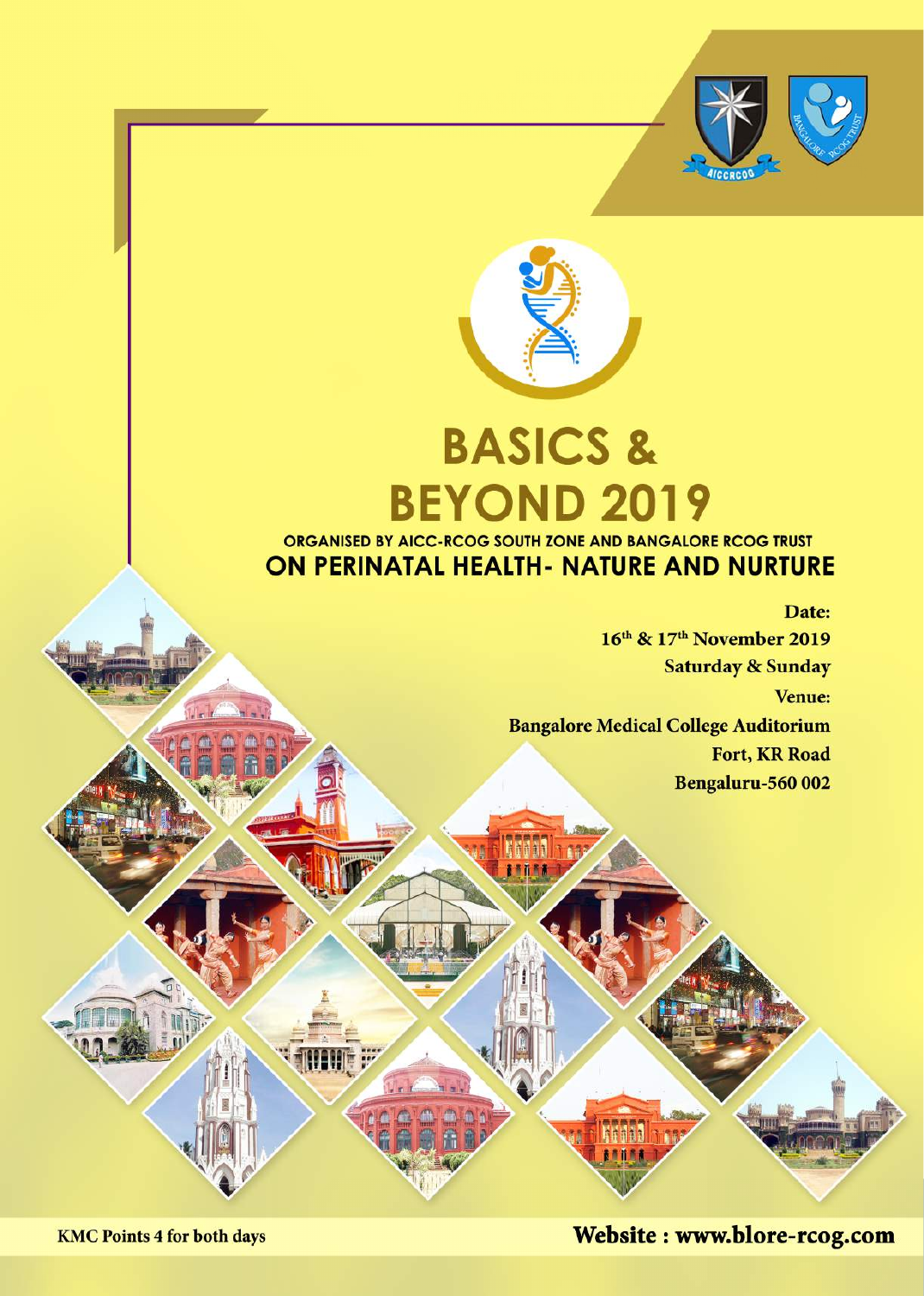



#### **Advisory Board**

**Dr. Jaya Narendra Dr. Jaya Bhat Sr. Lillian Therese Dr. Swamy Dr. Vidyamani**

#### **Organising Chairpersons**

**Dr. Uma Ram Dr. Latha Venkataram**

#### **Organising Secretaries**

**Dr. Aruna Muralidhar Dr. Madhushree Vijayakumar**

#### **Treasurers**

**Dr. Ashakiran T.R Dr. Seema Chennakeshava**

#### **Scientific Committee**

**Dr. Umadevi Dr. Srimathy Raman**

#### **Workshop Coordinator Dr. Prathima Radhakrishnan**

**Registration Committee Dr. Shailaja N** 

**Dr. Shreelakshmi**

#### **Venue Committee Dr. Saritha Mudium Dr. Neelam**

**Trade & Exhibition Committee Dr. Vidyamani**

#### **Food Committee**

**Dr. Venkatesh N Dr. Seema Chennakeshava**

#### **Transport and Hospitality Committee**

**Dr. Raja Munireddy Dr. Basavaraj Devarashetty**

#### **Namasthe**

#### **Dear Colleague,**

Welcome to Bengaluru for the unique conference on Perinatal Health- Nature and Nurture. We have come a long way since David Barker proposed the effect of intrauterine environment in the causation of adult disease in the offspring. Today, there is a large body of evidence in literature linking maternal health, lifestyle and behaviour around prepregnancy, pregnancy and post partum period to the health of the offspring at birth and later in life.

IT IS NOT JUST GENES – Emerging evidences on DOHaD (Developmental Origin of health and Disease) has shown a key role in Intra uterine foetal programming

#### **How is it relevant to an obstetrician?**

As Obstetricians we play a key role in maintaining physical and mental health of mother and child not only during pregnancy but long term.

- **Understanding the epigenetics-** How the Intra-uterine environment in the first nine months of life shapes the rest of our life and the future generations. We pass more biological milestones before we are born and in the early few months of life than at any other times in our lives
- **Modulation of Intra-uterine environment-** With the above understanding Obstetrician's play an important role in modifying maternal health care (pre-pregnancy, antenatal, intra and post-partum) to promote healthy human development
- **Counseling regarding future maternal and child health-** Preganancy provides a window of opportunity for interventions as complications in preganancy can herald future maternal health issues

Please come and listen to the renowned international faculty who have done original research on these topics

> **IT IS TIME TO CHANGE OUR OBSTETRIC CARE LET'S GIVE THE BEST TO GET THE BEST LEARN-PONDER-IMPLEMENT-ACHIEVE**

Masterclasses are also differently planned with invited experts from the respective fields to conduct these classes. You have an option to choose and attend one of the four masterclasses.

**Organizing Team**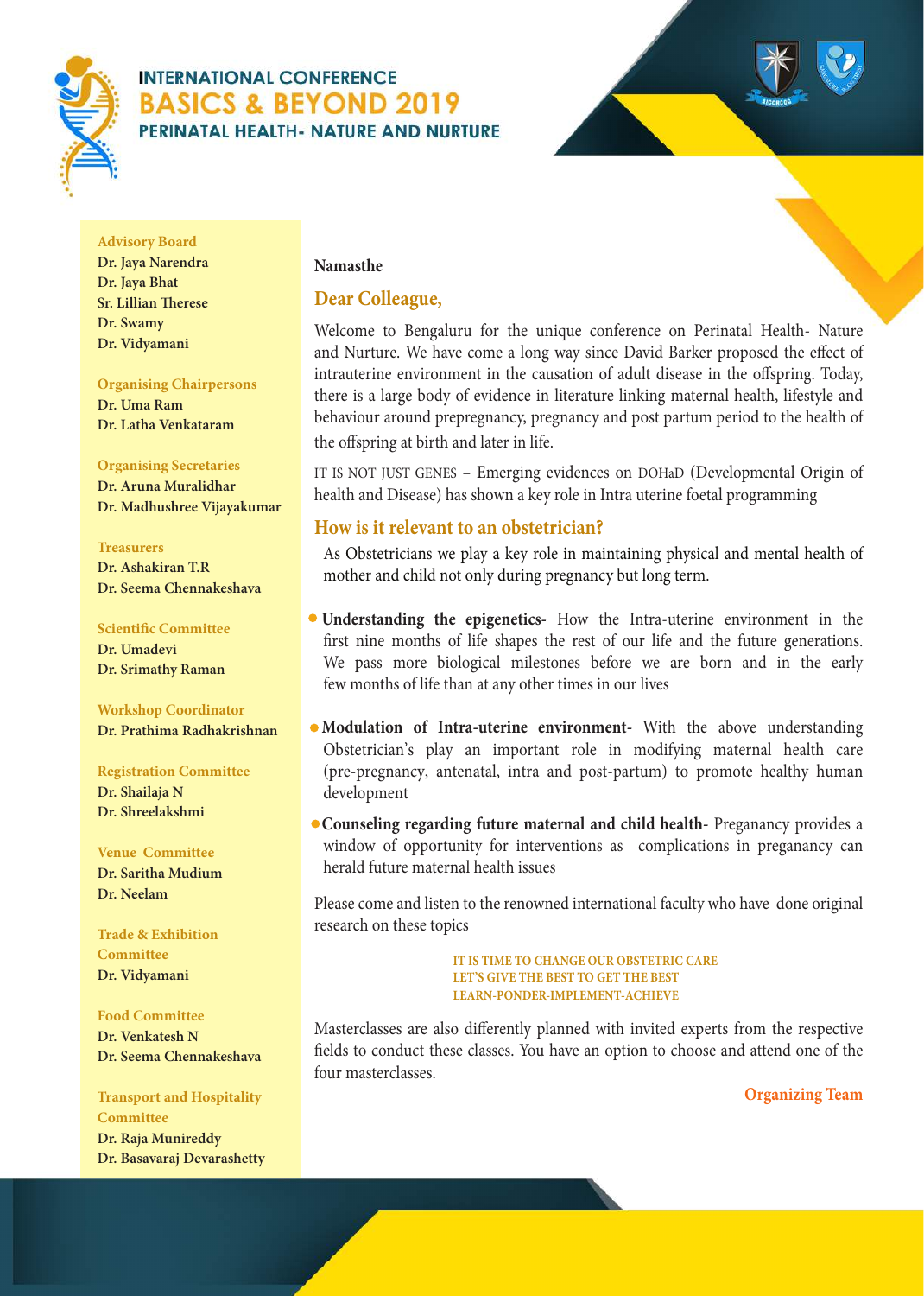

# **16th NOVEMBER 2019**

**Masterclasses** Details on page 6 & 7

**Midwifery module 8am - 5pm**

**Perinatal Trauma-Maternal and Neonatal injuries and consequences 8am - 2pm**

**Clinical Governance and Research Methodology 8am - 2pm**

**Perinatal Mental Health**

**8am - 2pm**

#### **16th NOVEMBER 2019**

#### **Conference Scientific Programme and Inauguration 2.30pm-8pm**

|             | <b>Scientific Committee:</b>                                                               | Dr. Rita Mhaskar and Dr. Srinivas Jois | Dr. Umadevi, Dr. Srimathy Raman, Dr. Gayathri Kamath, |
|-------------|--------------------------------------------------------------------------------------------|----------------------------------------|-------------------------------------------------------|
| 2-2.45pm    | Registration                                                                               |                                        |                                                       |
| 2.45-3pm    | Welcome and Introduction                                                                   |                                        | Dr. Uma Ram                                           |
| 3-5.45pm    | <b>Session 1- Concepts</b>                                                                 |                                        |                                                       |
| 3-3.20pm    | DOHaD-Relevance to the obstetricians                                                       |                                        | Prof. Jon Hyett                                       |
| 3.25-3.45pm | Ancient concepts for a quality progeny                                                     |                                        | Dr. Ahalya Sharma                                     |
| 3.50-4.10pm | DOHaD: from populations to mechanisms and<br>interventions                                 |                                        | Prof. Mark Hanson                                     |
| 4.15-4.35pm | Mode of conception -Does it matter for foetal<br>programming?                              |                                        | Dr. Manisha Singh                                     |
| 4.40-5pm    | GDM : Is it gestational? Is it Diabetes?                                                   |                                        | Prof. Chittaranjan Yajnik                             |
| 5.05-5.25pm | Micronutrients- Need to understand the importance                                          |                                        | Prof. Ponnusamy Saravanan                             |
| 5.30-5.45pm | Discussion                                                                                 |                                        |                                                       |
| 5.45-6pm    | Tea                                                                                        |                                        |                                                       |
| 6.10-6.40pm | AICC RCOG- SZ Oration-Parents of the world:<br>the transmission of NCDs across generations |                                        | <b>Prof. Mark Hanson</b>                              |
| 6.45-8pm    | Inauguration and PONI Launch                                                               |                                        |                                                       |
| 8.30pm      | <b>Faculty Dinner</b>                                                                      |                                        |                                                       |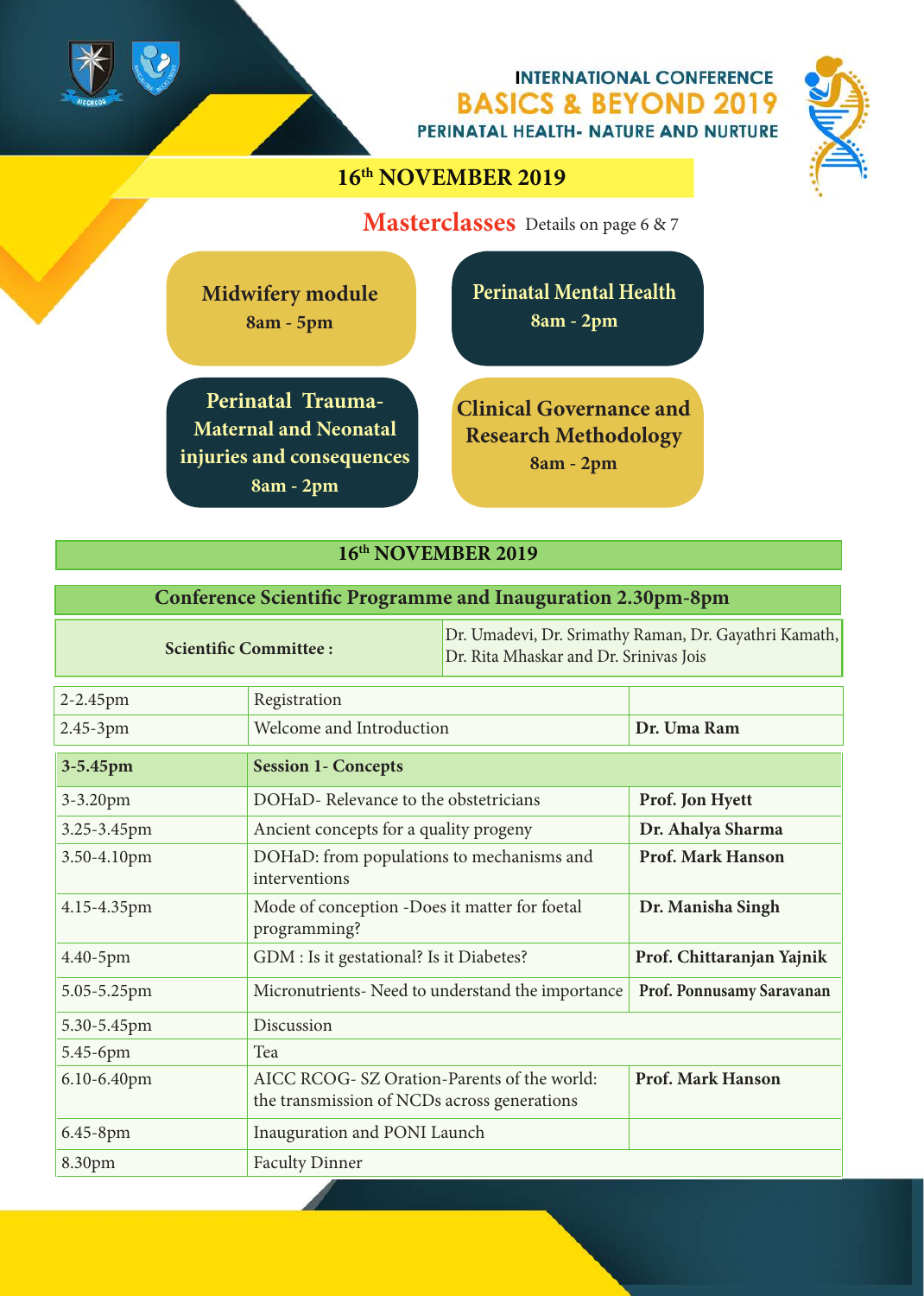



|                    | 17th November 2019 8.30am-5.30pm                                                |                            |
|--------------------|---------------------------------------------------------------------------------|----------------------------|
| 8.15-8.30 am       | Welcome and Recap of Session from 16 <sup>th</sup> Nov                          |                            |
| 8.35 am-1.00 pm    | <b>Session 1- Antenatal Modifiers</b>                                           |                            |
| 8.35-09.05 am      | The importance of optimizing adolescent and<br>pre-conception health            | Prof. Mark Hanson          |
| 9.10-09.30 am      | Tip of the iceberg-Long term maternal effects of<br><b>Gestational Diabetes</b> | Prof. Ponnusamy Saravanan  |
| 9.35-09.55 am      | Preeclampsia- a marker for future maternal health                               | Prof. Jon Hyett            |
| $10.00 - 10.20$ am | Microbiomes and health                                                          | Prof. Ponnusamy Saravanan  |
| $10.25 - 10.45$ am | Stress-Need to stress                                                           | Dr. Prabha S Chandra       |
| 10.50-11.10 am     | Maternal infections-Link to later developmental<br>problems                     | Dr. Ranjan Kumar Pejaver   |
| 11.15-11.30 am     | Discussion                                                                      |                            |
| 11.30-11.45 am     | Tea                                                                             |                            |
| 11.45am-1.00 pm    | <b>Plenary Sessions</b>                                                         |                            |
| 11.45am-12.15 pm   | Diabesity-Intergenerational Programming                                         | Prof. Chittaranjan Yajnik  |
| 12.30-1.00 pm      | PCOS phenotype-Programming and how we can<br>target prevention                  | Prof. Vasantha Padmanabhan |
| $1.00 - 2.00$ pm   | Lunch                                                                           |                            |

| 2.00-4.00 pm     | <b>Session 2 – Delivery and Beyond</b>                               |                            |
|------------------|----------------------------------------------------------------------|----------------------------|
| $2.00 - 2.20$ pm | Does gestational age at birth matter - Short and long<br>term impact | Dr. Praveen Venkatagiri    |
| 2.25-2.45 pm     | Vaginal pass/ bypass- Relevance to mother and<br>offspring           | Prof. Jon Hyett            |
| $2.50 - 3.10$ pm | Lactation-Importance in DOHaD                                        | Prof. Vasantha Padmanabhan |
| $3.15 - 3.35$ pm | Early years / Puberty - Window of opportunity                        |                            |
| $3.40 - 4.00$ pm | Discussion                                                           |                            |
| $4.00 - 4.15$ pm | Tea                                                                  |                            |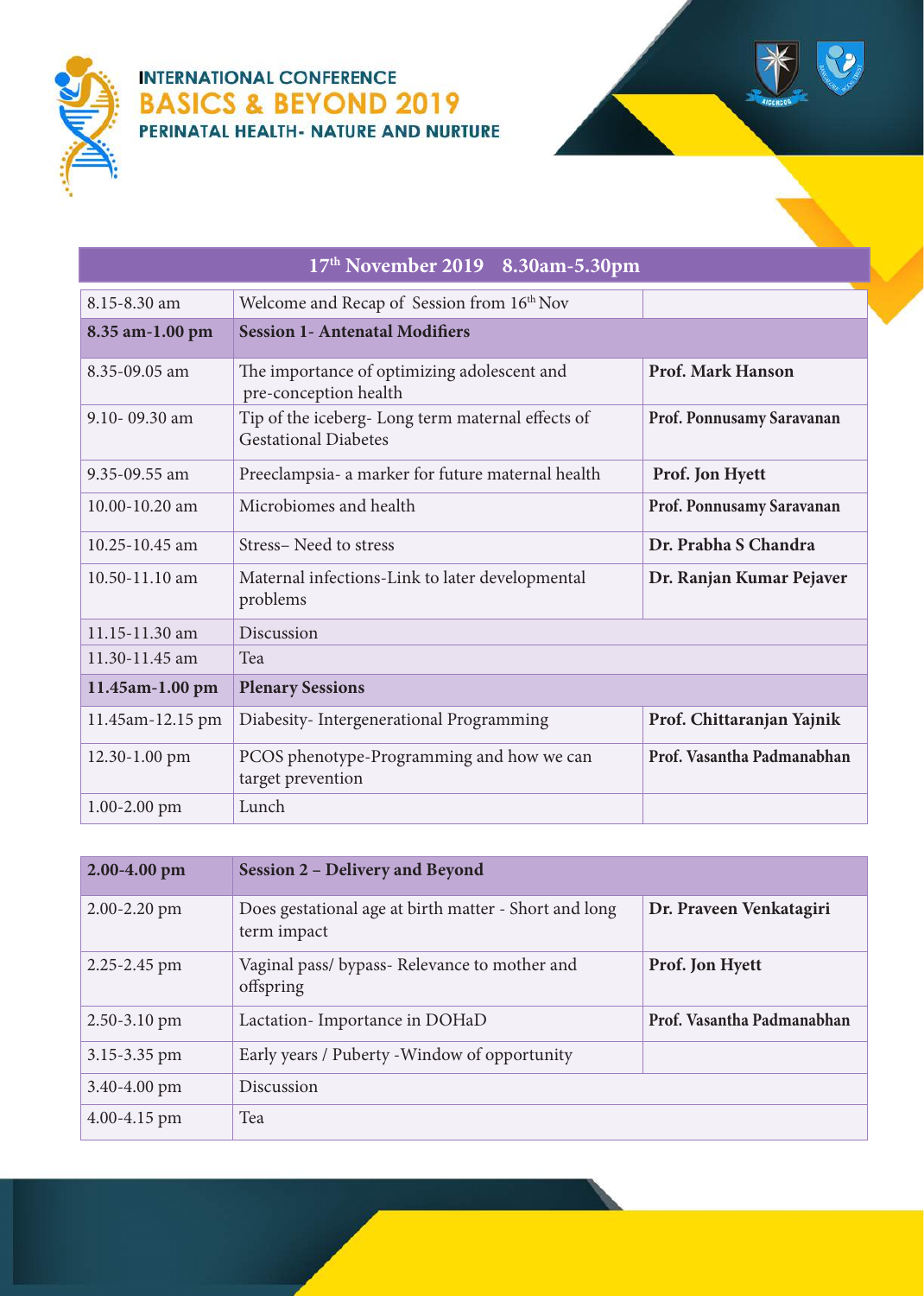



| $4.15 - 5.30$ pm | <b>Session 3- Miscellaneous</b>                                                                   |                            |
|------------------|---------------------------------------------------------------------------------------------------|----------------------------|
| $4.15 - 4.35$ pm | Environmental chemicals and programming-Issues to<br>ponder                                       | Prof. Vasantha Padmanabhan |
| $4.40 - 5.30$ pm | Panel Discussion on changing approach to pregnancy<br>care                                        |                            |
|                  | Panelists- Profs. Hanson, Hyett, Padmanabhan, Yajnik,<br>Paeds, OBGYN, developmental psychiatrist |                            |

# **Renowned Researchers and Faculty**



**Prof. Chittaranjan Yajnik** Pune, India



**Prof. Jon Hyett** Sydney, Australia



**Dr. Harshad Sanghvi** Jhpiego, Baltimore, USA



**Prof. Mark Hanson** Southampton, UK



**Prof. Ponnusamy Saravanan** Warwick, UK



**Prof. Vasantha Padmanabhan** Michigan, US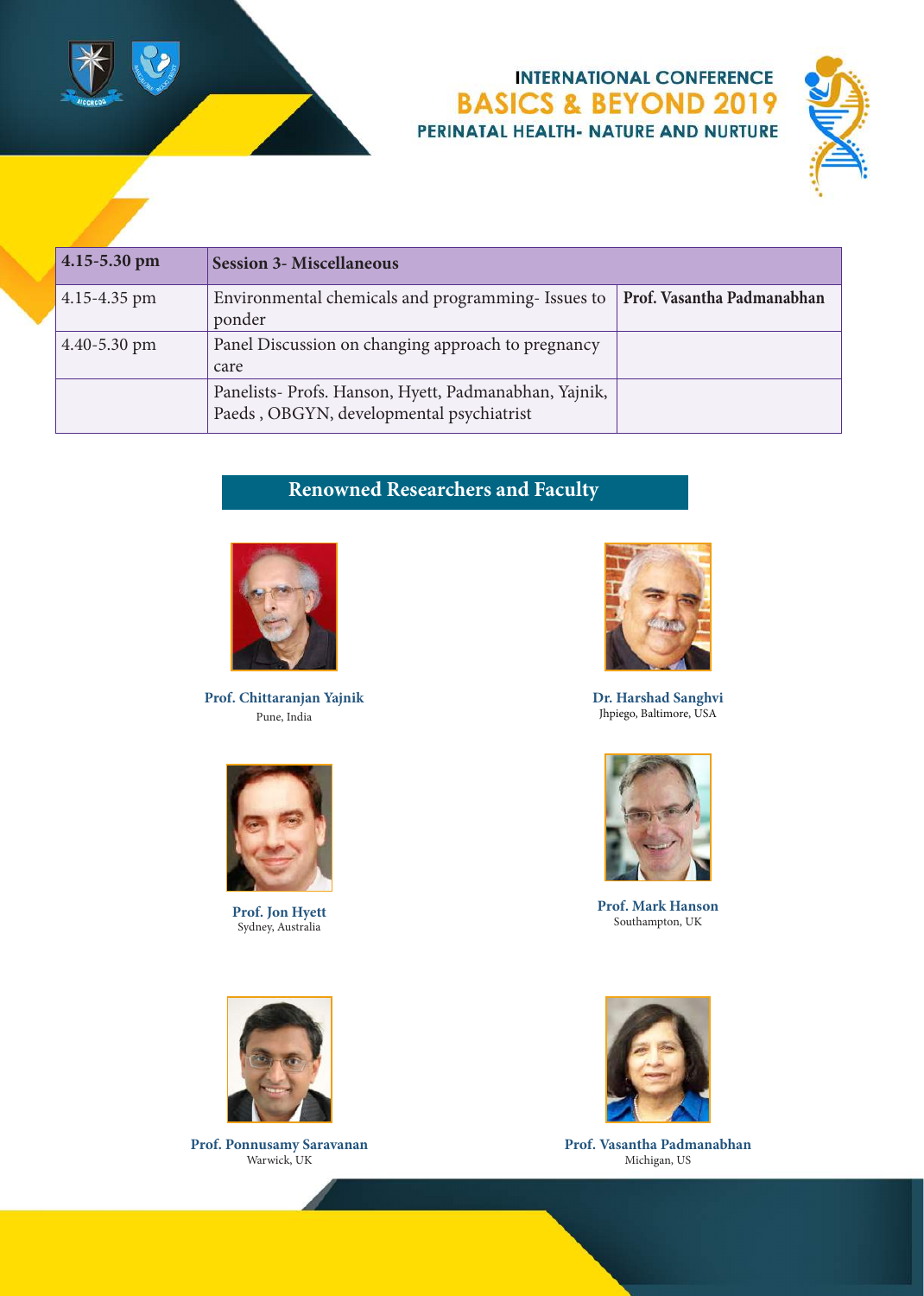



# **MIDWIFERY MASTERCLASS 16th Nov 2019 8am-5pm**

| Mentor : Dr. Evita Fernandez |                                                                                | Co-ordinators: Dr. Radha Rao & Dr. Shreelakshmi             |
|------------------------------|--------------------------------------------------------------------------------|-------------------------------------------------------------|
| 8-8.30 am                    | Registration                                                                   |                                                             |
| 8.30-11.00 am                | <b>Morning Session</b>                                                         |                                                             |
| 8.30-8.45 am                 | Welcome & Pre-workshop Questionnaire                                           |                                                             |
| 8.45-9.00 am                 | Quiz on Common Scenarios                                                       | Dr. Srimathy Raman                                          |
| 9.00-9.20 am                 | Role of Midwife on the labourward                                              | Dr. Evita Fernandez                                         |
| 9.20-9.35 am                 | Partograph                                                                     | Dr. Malini K.V.                                             |
| 9.35-9.45 am                 | Guidelines on Intrapartum Care                                                 | Dr. Brunda Channappa                                        |
| 9.45-10.15 am                | Talk & Demonstration: Adopting positions in Labour                             | Ms. Indie Kaur                                              |
| 10.15-10.30 am               | Evidence based Interventions in Labour                                         | Dr. Radha Rao                                               |
| 10.30-10.40 am               | What women want!<br>(No enema, No shaving, No episiotomy, The new way forward) | Dr. Vijaya Krishnan                                         |
| 10.40-10.50 am               | Labour with previous LSCS                                                      | Dr. Fatima Poonawala                                        |
| 10.50-11.00 am               | <b>Questions &amp; Answers</b>                                                 |                                                             |
| 11.00-11.30 am               | Coffee Break                                                                   |                                                             |
| 11.30-1.30 pm                | <b>Pre-Lunch Session</b>                                                       |                                                             |
| 11.30-12.00 pm               | Talk & Demonstration: Helping a slow labour progress                           | Dr. Vijaya Krishnan                                         |
| 12.00-12.10 pm               | Essential Documentation by a midwife                                           | Ms. Indie Kaur                                              |
| 12.10-12.25 pm               | Breastfeeding: Tips & Tricks                                                   | Sr. Joyce Jayaseelan                                        |
| 12.25-12.40 pm               | Postnatal exercises                                                            | Dr. Arathi Prasad                                           |
| 12.40-12.50 pm               | Pain relief in Labour                                                          | Dr. Subramanyam Mahankali                                   |
| 12.50-1.30 pm                | NST Interpretation in Case Scenarios                                           | Dr. Shailaja, Dr. Madhura Prakash                           |
| 1.30-2.00 pm                 | Lunch Break                                                                    |                                                             |
| $2.00 - 5.00$ pm             | <b>Post Lunch Session</b>                                                      |                                                             |
| 2.00-4.00pm                  | <b>Scenario Demonstration with commentary</b><br>ROLE-PLAYING (20 min each)    |                                                             |
|                              | Pre-eclampsia & Eclampsia                                                      | Ms. Indie Kaur, Dr. Malini K.V.,<br>Dr. Seema Chennakeshava |
|                              | <b>Instrumental Delivery</b>                                                   | Dr. Shailaja & Dr. Sireesha Reddy                           |
|                              | Shoulder Dystocia                                                              | Dr. Vijaya Krishnan, Dr. Madhura Prakash                    |
|                              | Postpartum Haemorrhage                                                         | Dr. Evita Fernandez,<br>Dr. Gayathri Kamath, Dr. Asha Kiran |
|                              | Maternal Collapse                                                              | Dr. Subramanyam Mahankali,<br>Dr. Usha Vikranth             |
|                              | Neonatal Resuscitation                                                         | Dr. Prathap Chandra                                         |
| 4.00-4.30 pm                 | Midwifery as a profession                                                      | Dr. Harshad Sanghvi                                         |
| 4.30-4.45 pm                 | <b>VIDEO PRESENTATION</b><br>Perineal Repair                                   | Dr. Madhu Naidu                                             |
| 4.45-5.30 pm                 | <b>Workshop Questionnaire- Answers</b>                                         |                                                             |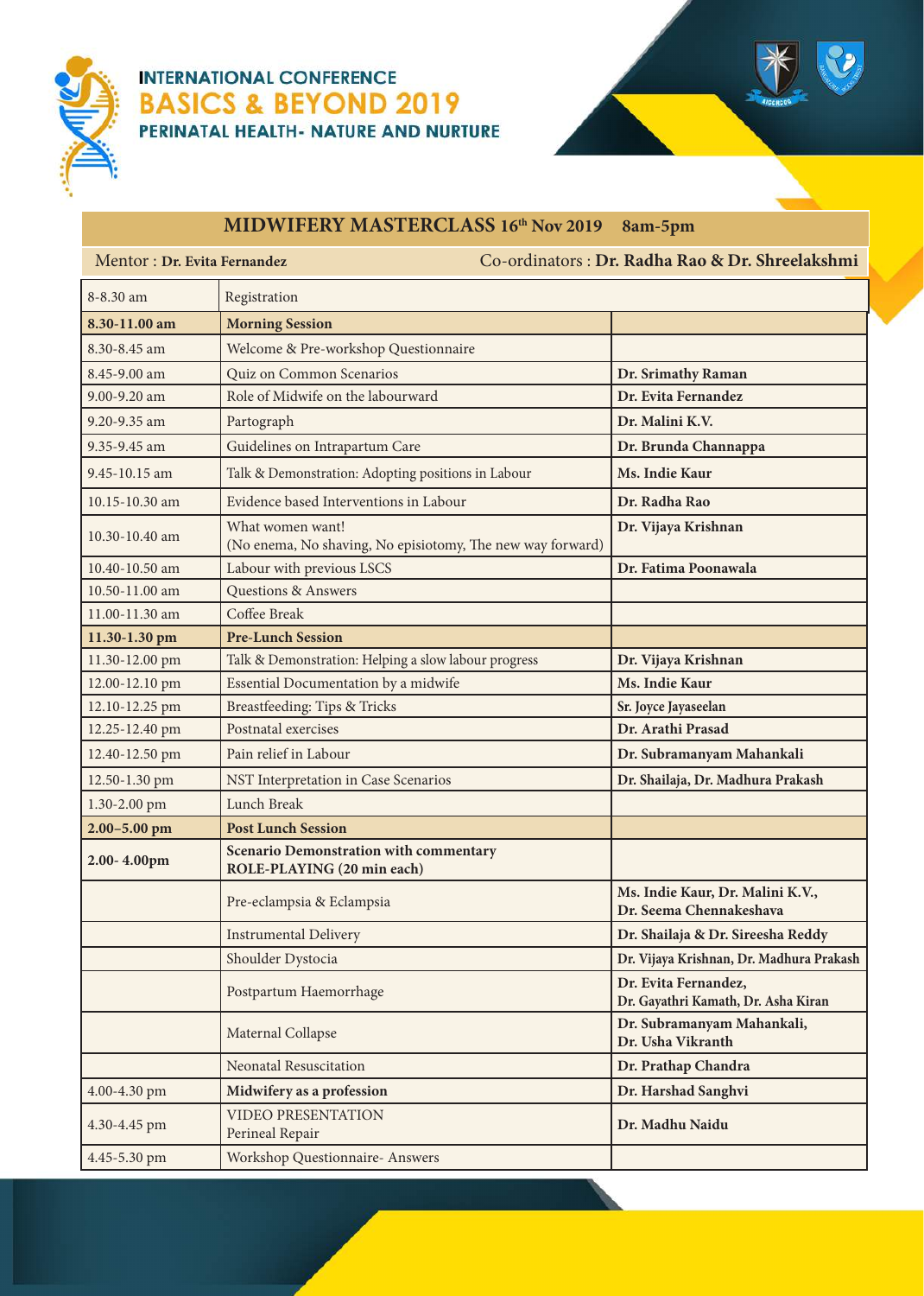

 $M$ entor : **Prof. V.P. Paily** 

## **INTERNATIONAL CONFERENCE BASICS & BEYOND 2019** PERINATAL HEALTH- NATURE AND NURTURE



#### **Masterclass on Perinatal Trauma 16th Nov 2019 8am-2pm**

|  | Co-Ordinators: Dr. Madhu Naidu |  |  |  |  |
|--|--------------------------------|--|--|--|--|
|  |                                |  |  |  |  |

| 8-8.30 am            | Registration                                                     |                        |
|----------------------|------------------------------------------------------------------|------------------------|
| $8.30 - 09.00$ am    | Introduction                                                     | Dr. Madhu Naidu        |
| $9.00 - 09.30$ am    | Anatomy and physiology of pelvic floor                           | Dr. Kalaivani          |
| 9.30-10.00 am        | Tips and tricks of diagnosing perineal injury                    | Dr. Uma Ram            |
| $10.00 - 10.30$ am   | How to get it right? - performing and suturing Perineal injuries | Dr. Madhu Naidu        |
| $10.30 - 11.00$ am   | Coffee break                                                     |                        |
| $11.00 - 11.30$ am   | How to get it right with instrumental deliveries                 | Prof. V.P. Paily (TBC) |
| $11.30 - 12.00$ noon | Complications and medico legal implictions                       | Dr. Pranathi Reddy     |
| 12.00-12.30 pm       | Prevention of perineal injuries                                  | Dr. Madhu Naidu        |
| $12.30 - 1.00$ pm    | Neonatal injuries at delivery what do we know?                   | Dr. Jayanth Sampath    |
| $1.00 - 1.30$ pm     | Questions and Discussion                                         |                        |

#### **Masterclass on Perinatal Mental health 16th Nov 2019 8am-2pm**

Mentor : **Dr. Prabha S Chandra** Co-ordinators : **Dr. Madhushree Vijayakumar & Dr. Geetha Desai**

| $8 - 8.30$ am     | Registration                                                                             |                                                    |
|-------------------|------------------------------------------------------------------------------------------|----------------------------------------------------|
| $8.30 - 9.00$ am  | Introduction                                                                             |                                                    |
| $9.00 - 9.30$ am  | Why Perinatal Mental Health                                                              | Dr. Prabha S Chandra                               |
| $9.30 - 10.15$ am | Screening for anxiety, depression and identifying risk factors in<br>perinatal period    | Dr. Ashlesha Bagadia<br>Dr. Madhushree Vijayakumar |
| 10.15-11.00 am    | Assessment and interventions for Perinatal Grief                                         | Dr. Geetha Desai<br>Dr. Madhushree Vijayakumar     |
| 11.00-11.15 am    | Coffee Break                                                                             |                                                    |
| 11.15 am-12.00 pm | Preconception counselling and Basics of Psychopharmacology in perinatal<br>mental health | Dr. Lakshmi S                                      |
| 12.00-12.45 pm    | Psychological interventions for distress                                                 | Dr. Veena Satyanarayana                            |
| 12.45 to 1.30 pm  | Assessment of violence, trauma in the perinatal period                                   | Dr. Prabha S Chandra,<br>Dr. Veena Satyanarayana   |

#### **Masterclass on Clinical Governance and Research Methodology 16th Nov 2019 8am-2pm** Mentor : **Prof. Jon Hyet** Co-ordinators- **Dr. Manisha Singh & Dr. Aruna Muralidhar**

| 8.45-11.00 am      | <b>Session 1</b>                                            |                           |
|--------------------|-------------------------------------------------------------|---------------------------|
| $8 - 8.30$ am      | Registration                                                |                           |
| $8.30 - 8.45$ am   | Welcome & introduction                                      | Dr. Manisha Singh         |
| 8.45-9.00 am       | Brief Introduction to Clinical Governance (Indian scenario) | Dr. Aruna Muralidhar      |
| 9.00-9.30 am       | Principles of Clinical Governance and Risk management-      | Prof. Jon Hyett           |
| $9.30 - 9.45$ am   | Near misses registry- the process                           | Prof. V.P. Paily (TBC)    |
| 9.45-10.15 am      | Principles of Audit                                         | Dr. Pranathi Reddy        |
| 10.15-10.35 am     | Human errors in clinical practice                           | Ms. Ashwini Kavadimatti   |
| 10.35-11.05 am     | Research Methodology                                        | Prof. Ponnusamy Saravanan |
| 11.05-11.20 am     | Concepts in continuous professional development             | Dr. Maya Devi             |
| $11.20 - 11.45$ am | Coffee break                                                |                           |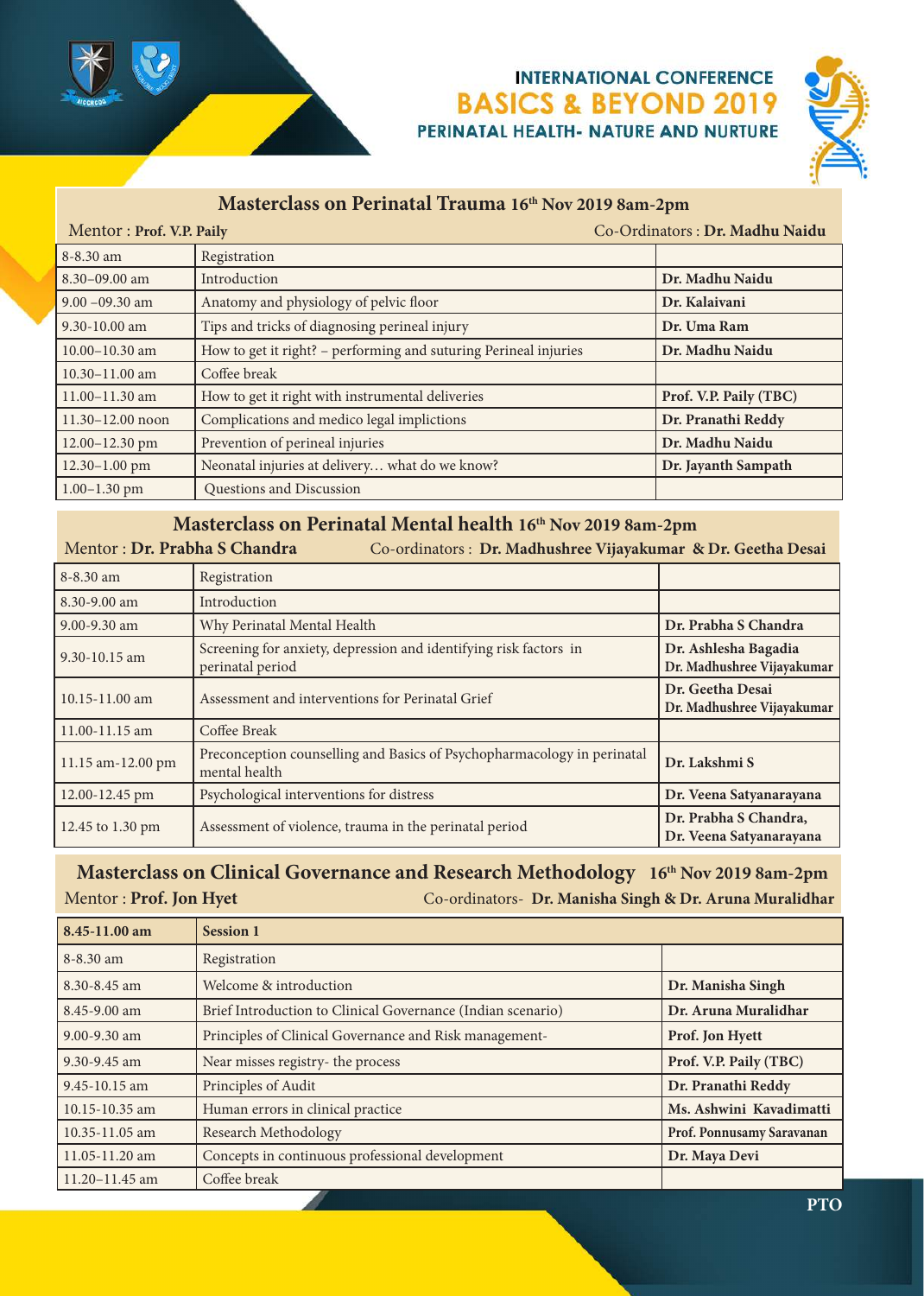



Dr. Ranjankumar Pejaver, Blr.

| 11.45 am $-1.30$ pm | <b>Session 2</b>                                                                                                                                                                                                                                                                                                                                                 |
|---------------------|------------------------------------------------------------------------------------------------------------------------------------------------------------------------------------------------------------------------------------------------------------------------------------------------------------------------------------------------------------------|
| 11.45 am - 12.15 pm | Group activities (15 mins to give the activity)                                                                                                                                                                                                                                                                                                                  |
| Group 1             | (Postgraduates) Audit-Defining standard, preparing project, collating data, formulating policy,<br>Re-audit and close the loop, dissemination of recommendations                                                                                                                                                                                                 |
| Group 2             | (Consultants and Quality personnel) Clinical risk management-Report and review critical incidents,<br>reflective approach, assess and analyse situations, adopt strategies to reduce risk, monitor quality of<br>equipment and safety of environment, debrief staff, outline human factors, impact of safety, root cause<br>analysis, significant event analysis |
| Group 3             | (Consultants and registrars) Research- Critical appraisal of literature, writing a research protocol,<br>sampling, statistical techniques, presenting the research etc                                                                                                                                                                                           |
| 12.15-1.30 pm       | Presentations by the groups-critiquing and Interaction                                                                                                                                                                                                                                                                                                           |

# **National Faculty**

Dr. Kalaivani, Chennai

Dr. Ahalya Sharma, Ayu, Blr. Dr. Arathi Prasad, Physio, Blr. Dr. Arulmozhi Ramarajan, Blr. Dr. Aruna Muralidhar, Blr. Dr. Asha Kiran, Blr. Mrs. Asha Kilaru, (TBC) Public health, Blr. Dr. Ashlesha Bagadia, Psychiatrist, Blr. Ms. Ashwini Kavadimatti, Blr. Dr. M.B. Bellad, Belagavi Dr. Brunda Channappa, Blr. Dr. ChittaranjanYajnik, Pune Dr. Devika Gunasheela, Blr. Dr. Evita Fernandez, Hyderabad Dr. Fatima Poonawala, Blr. Dr. Gayathri Kamath, Blr. Dr. Geetha Desai, Psychiatrist, Blr. Ms. Indie Kaur, Midwife, UK Dr. Janaki, Blr. Dr. Jaya Narendra, Blr. Dr. Jayanth Sampath, Blr. Dr. Jayashree Gajaraj, Chennai Dr. Jyothika Desai, Blr.

Sr. Joyce Jayaseelan, Breastfeeding, Counsellor, Blr. Dr. Praveen Venkatagiri, Neonatalogist, Blr. Dr. Vijaya Krishnan, Midwife, USA Dr. Kamini Rao, (TBC) Blr. Dr. Lakshmi S, Psychiatrist, Blr. Dr. Lakshmi Shanmugasundaram, Chennai Dr. Latha Venkataram, Blr. Dr. Madhu Naidu, Blr. Dr. Madhura Prakash, Mysuru Dr. Madhushree Vijayakumar, Blr. Dr. Malini K.V., Blr. Dr. Manisha Singh, Blr. Dr. Mayadevi, Kochi Dr. Nagarathnamma, Blr. Dr. H.R. Nandini Devi, Blr. Dr. Nandhini Mundkur, Devp. Paed., Blr. Dr. V.P. Paily (TBC), Ernakulam Dr. Prabha S Chandra, Blr. Dr. Prakash Mehta, Blr. Dr. Prakash Savanur, Mysuru Dr. Pranathi Reddy, Hyderabad Dr. Prathap Chandra, Neonatalogist, Blr. Dr. Prathima Radhakrishnan, Blr. Dr. Radha Rao, Blr. Dr. Rita Mhaskar, Blr. Dr. Seema Chennakeshava, Blr. Dr. Shailaja N, Blr. Dr. Shameema, Kochi Dr. Sheela Mane, Blr. Dr. Shobha Gudi, Blr. Dr. Shreelakshmi, Blr. Dr. Shubha Ramarao, Blr. Dr. Sireesha Reddy, Blr. Dr. Srinath Manikanti, Neonatalogist, Blr. Dr. Srinivas Jois, Blr. Dr. Srimathy Raman, Blr. Dr. Subramanyam Mahankali, Anaesthetist, Blr. Dr. Suman Rao, Blr. Dr. Susheela Rani, Blr. Dr. Umadevi, Blr. Dr. Uma Ram, Chennai Dr. Usha Vikranth, Blr. Dr. Veena Satyanarayana, Psychiatrist, Blr. Dr. Vidyamani, Blr. Dr. Vidya Thobbi, Bijapur

For more details contact:

**Conference Secretariat**

**BASICS AND BEYOND- PERINATAL HEALTH- NATURE AND NURTURE**

**'JANANI', No. 88, 2nd Main, 5th Cross, Banashankari 2nd Stage ( Behind Big Bazar), Bengaluru-560070**

**Phone:** +91-7892189705, 9341305979 E-mail - blorercog@gmail.com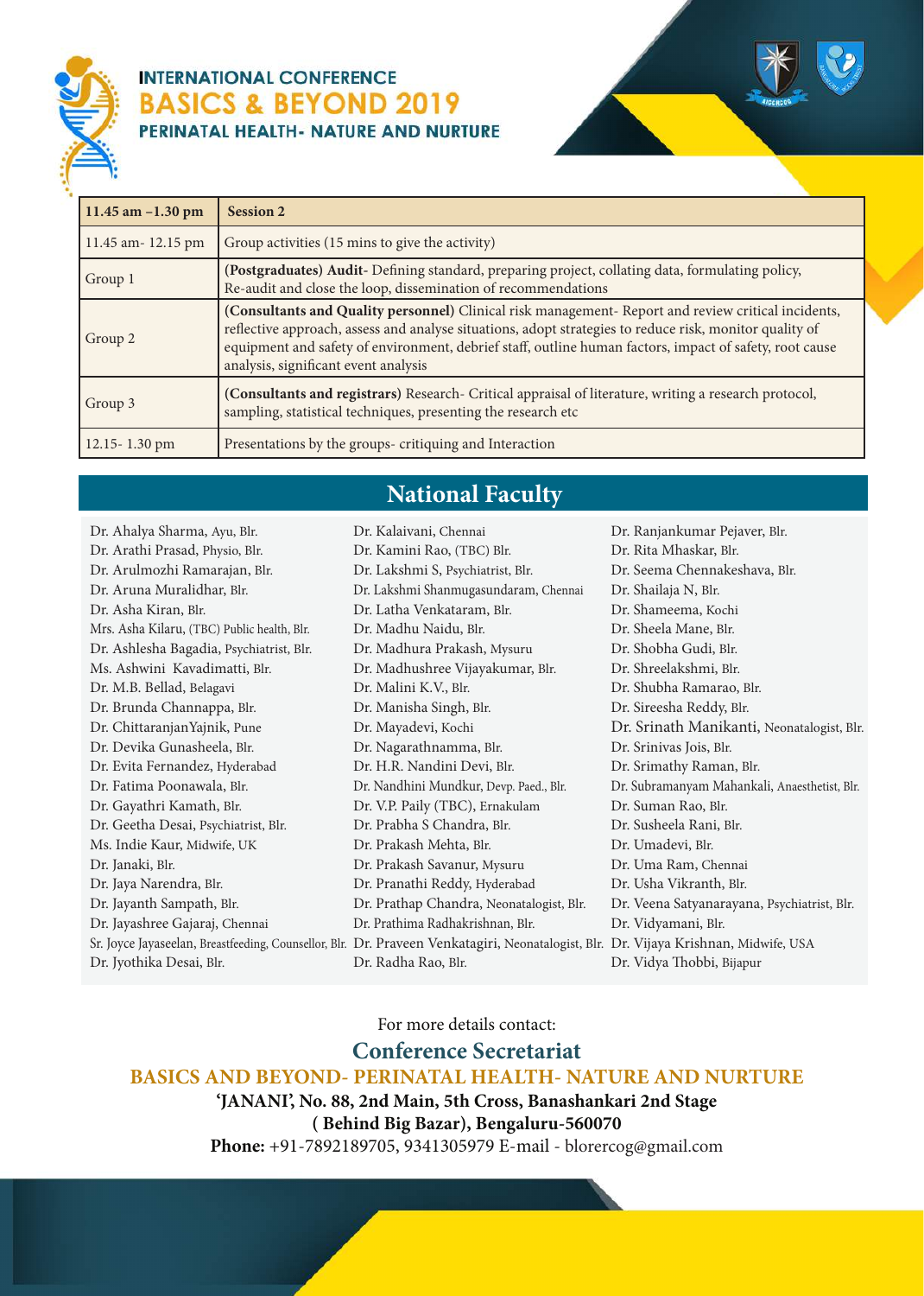



# **Registration form BASICS AND BEYOND 2019**

**Please use capital letterrs to fill the form**

| PGs must attach letter from Head of the Department               |                                                                  |                                              |                               |  |
|------------------------------------------------------------------|------------------------------------------------------------------|----------------------------------------------|-------------------------------|--|
| <b>Choice of Masterclass</b>                                     | <b>Registration for Conference</b>                               |                                              |                               |  |
| Midwifery module                                                 | Perinatal Trauma-Maternal and Neonatal injuries and consequences |                                              |                               |  |
| Perinatal Mental Health                                          |                                                                  | Clinical Governance and Research Methodology |                               |  |
|                                                                  |                                                                  |                                              |                               |  |
|                                                                  |                                                                  |                                              |                               |  |
|                                                                  | <b>Registration fees</b>                                         |                                              |                               |  |
| <b>Catagories</b>                                                | <b>Early bird</b><br>until 21st Oct 2019                         | <b>Regular</b><br>22nd Oct to 9th Nov 2019   | Late & Spot<br>After 10th Nov |  |
| Consultant (OBGYN,<br>Paediatricians etc)                        |                                                                  |                                              |                               |  |
| (both Conference and one Masterclass)<br>Conference only         | ₹ 5000<br>₹ 4000                                                 | ₹ 6500<br>₹ 5000                             | ₹ 9000<br>₹ 8000              |  |
| Alternative Medicine & General<br>Medical practitioners          |                                                                  |                                              |                               |  |
| (both Conference and one Masterclass)                            | ₹ 4000                                                           | ₹ 5000                                       | ₹ 8000                        |  |
| Conference only                                                  | ₹ 3000                                                           | ₹ 4000                                       | ₹ 7000                        |  |
| Postgraduates<br>(both Conference and one Masterclass mandatory) | ₹ 3000                                                           | ₹ 4000                                       | ₹ 5000                        |  |
| <b>Nurses</b>                                                    |                                                                  |                                              |                               |  |
| (Midwifery Masterclass)                                          | ₹ 1000                                                           | ₹ 1500                                       | ₹ 2000                        |  |

**How to pay**

By bank transfer to: CANARA BANK ASHOKA PILLAR BRANCH ACCOUNT NUMBER - 0428201001252 IFSC CODE - CNRB0000428

By Cheque / DD favoring "BASICS AND BEYOND" Payable at Bengaluru

**Please Email the form and transaction details to : blorercog@gmail.com**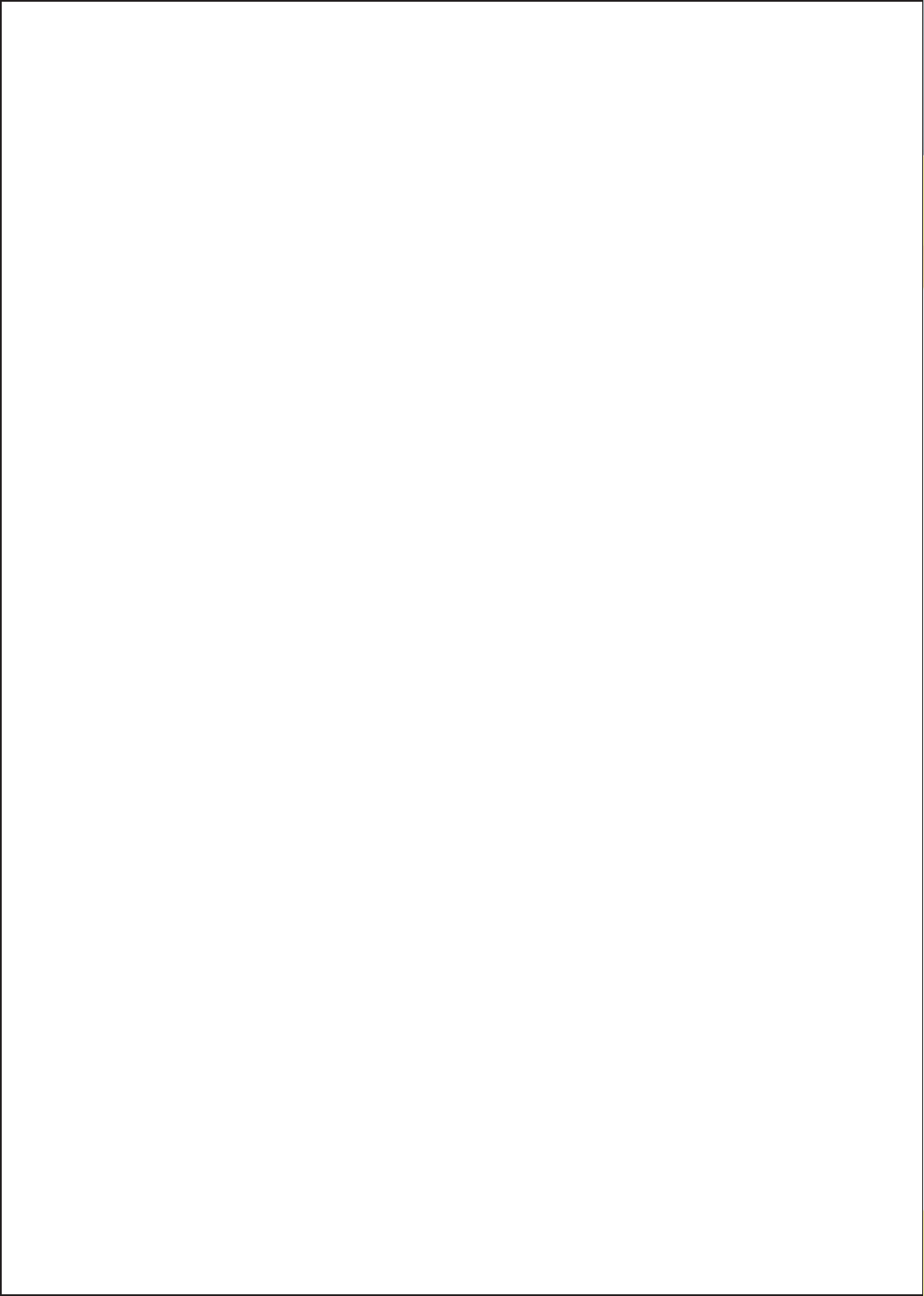



# **Hotels near Bangalore Medical College**

| <b>Hotel Name</b>                                    | Location                                                                | <b>Star Ratings</b> | Price   |
|------------------------------------------------------|-------------------------------------------------------------------------|---------------------|---------|
| The Elanza Hotel                                     | Richmond Road, Bangalore                                                | $\overline{4}$      | ₹ 2,850 |
| The Grand Magrath                                    | Brigade Road, Bangalore                                                 | $\overline{4}$      | ₹4,200  |
| Iris - The Business Hotel and Spa                    | Brigade Road, Bangalore                                                 | $\overline{4}$      | ₹ 3,883 |
| S Hotel                                              | J P Nagar, Bangalore                                                    | $\overline{4}$      | ₹ 2,970 |
| The Pride Hotel                                      | Richmond Road, Bangalore                                                | $\overline{4}$      | ₹4,200  |
| Holiday Inn Express & Suites Bengaluru<br>Racecourse | Sheshadri Road, Gandhinagar,<br>Bengaluru                               | 3                   | ₹ 3,199 |
| The Citadel Hotel                                    | Gandhi Nagar, Majestic, Bangalore                                       | 3                   | ₹ 2,021 |
| The Chancery Hotel                                   | Lavelle Road, Bengaluru                                                 | 3                   | ₹ 3,500 |
| Capital O 2233 Kandi Tree                            | Jayanagar 4th Block, Bangalore                                          | $\overline{4}$      |         |
| Vividus                                              | Gandhi nagar, Bangalore                                                 | $\overline{4}$      |         |
| La Marvella                                          | South End Circle, 2nd block, Jayanagar,<br>Bengaluru                    | $\overline{4}$      | ₹ 8,459 |
| The President Hotel                                  | Diagonal Road, Elephant rock road, Jay-<br>anagar, 3rd Block, Bengaluru | $\overline{4}$      | ₹ 3,932 |
| Hotel Pai Viceroy                                    | 9th Main, 3 Block, Jayanagar Bengaluru                                  | $\overline{4}$      | ₹ 3,399 |
| Hotel Sanman Gardenia                                | 2nd Block, Jayanagar,<br>Bengaluru                                      | 4                   | ₹ 3,315 |